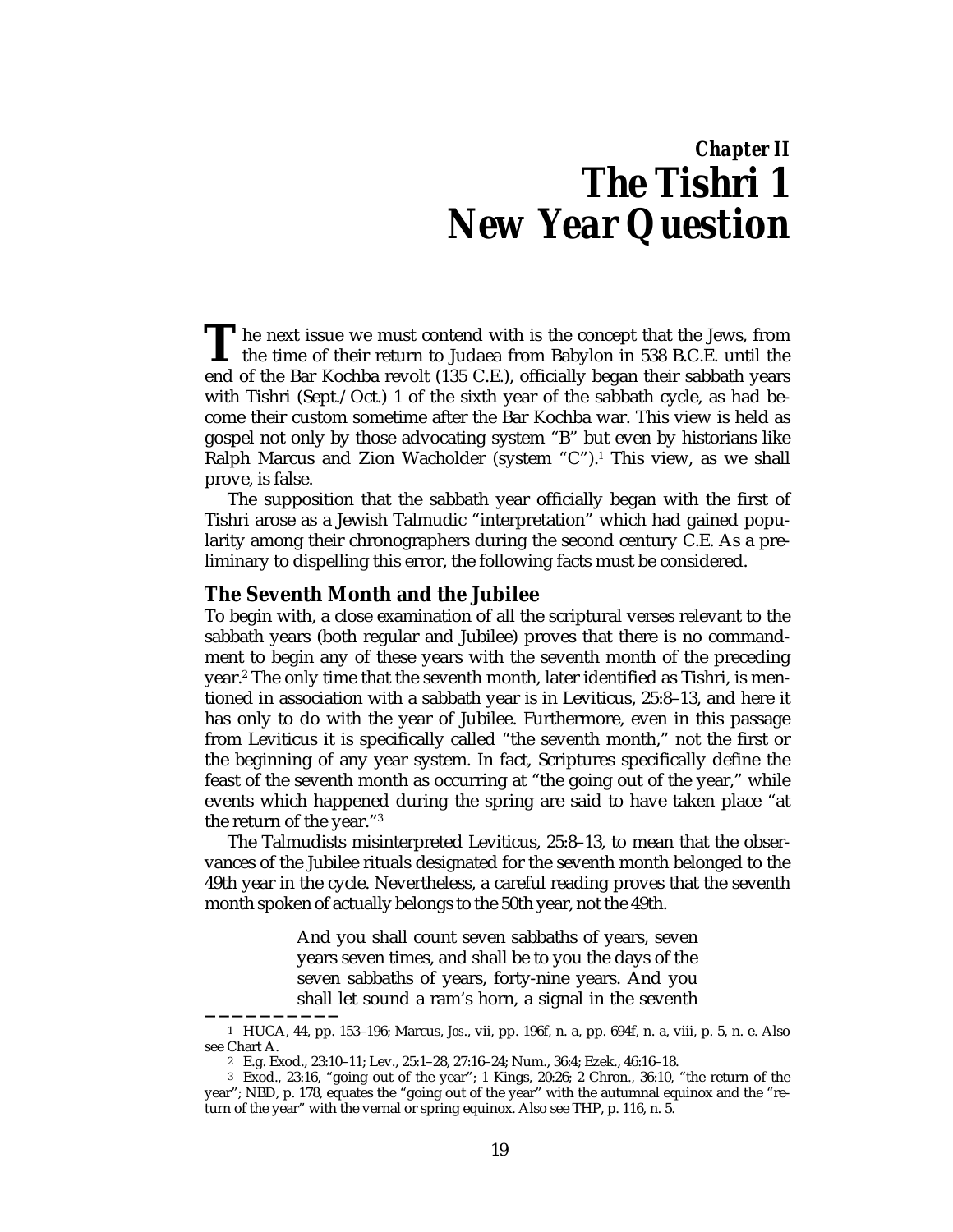moon, on the tenth of the moon. On the Day of Atonement the ram's horn shall sound in all your land. AND YOU SHALL MAKE SACRED את (AYTH; THIS) YEAR, THE FIFTIETH YEAR, and you shall proclaim liberty in the land to all its dwellers. A Jubilee it shall be for you. And you shall return a male to his possession; and each to his family you shall return him. A Jubilee it is, the fiftieth year. A year it is for you, not shall you sow it and not shall you harvest that which grows of itself and not gather the unkept vine, for a Jubilee it shall be. Sacred it shall be to you. (Lev. 25:8ff)

This passage clearly states that 49 years had already been counted before one was to consider the seventh month, thereby placing the seventh month in the 50th year. Furthermore, the statement attaches to the duties of the seventh month the phrase, "and you shall make sacred this year, the 50th year, and you shall proclaim liberty in the land to all its dwellers." Also, on the tenth day of the seventh month, the Day of Atonement, a ram's horn or trumpet was to be sounded. The passage in no way implies that the trumpets were to be sounded because it announced the coming of the Jubilee, which would yet be six months off. Rather, it was to be sounded because one was in the seventh month of the Jubilee year and the nation was proclaiming "liberty." Further, the very fact that the seventh month is mentioned without a qualifying statement, such as, "being the first month of the sabbath year," demonstrates that this seventh month belongs to a year already in progress.

lbwy (*Jubil*; Jubilee) literally means, "the *blast* of a horn (from its *continuous* sound)."4 The year of Jubilee, therefore, is named from the fact that in that year the trumpet is blown. It would make no sense if the trumpet was blown in the middle of the 49th year, for in that case the 49th year would be the year of Jubilee (trumpet blowing). Josephus, accordingly, pronounced that "the 50th year is called by the Hebrews Jubil; at that season debtors are absolved from their debts and slaves are set at liberty."5 Philo adds clarification by noting that Yahweh "consecrated the whole of the 50th year."6 Nothing is said about consecrating the last six months of the 49th year as the beginning of the Jubilee.

The awkwardness created by the explanation that the Jubilee year began with the seventh month of the 49th year in the cycle is further manifested by the fact that many of the Talmudic Jews actually started this year not with the first day of the seventh month but with the tenth day—the day that the trumpets of Jubilee were actually sounded. The Babylonian Rosh ha-Shanah, for example, argues: "(Is the New Year for) Jubilees on the first of Tishri? Surely (the New year for) Jubilees is on the tenth of Tishri, as it is written, On the day of Atonement shall you make proclamation with the horn."7 It is clear that the original scheme of the Jubilee and sabbath cycles came to be obscured by inventive over-interpretations of later ill-informed theologians.

<sup>4</sup> SEC, Heb. #3104.

<sup>5</sup> Jos., *Antiq.*, 3:12:3.

<sup>6</sup> Philo, *Spec. Laws*, 2:22.

<sup>7</sup> B. R.Sh., 8a.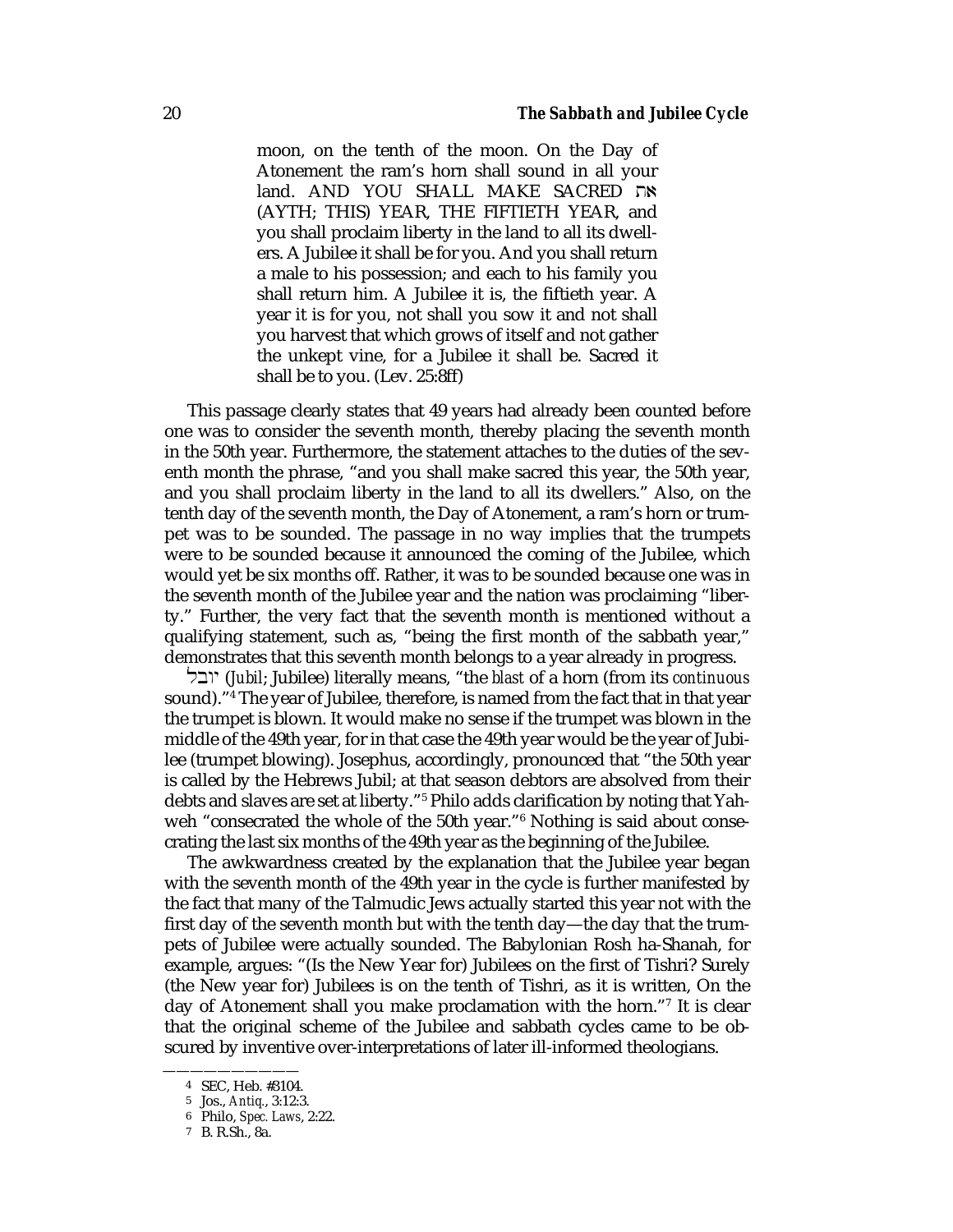#### **The Tishri 1 New Year Question** 21

The prophetic character attached to the year of Jubilee and the seventh month of that year further compels us to place the trumpet blowing of the seventh month within the 50th year. The seventh month, for example, brings with it the Feast of Trumpets on the first day, the Day of Atonement on the tenth, and the Feast of Tabernacles from the fifteenth to twenty-second days. These celebrations point towards the final atonement of man by his death, resurrection into the Judgment which follows,<sup>8</sup> the final quickening of mankind into immortal beings, and the attainment of true liberty from sin after the Judgment. At that time the great inheritance of land will be parceled out to those attaining salvation. This liberty is symbolized by such things as the redemption of slaves and the land being freed from debt and returning to its original owner.<sup>9</sup> The rightful time for "liberty" to be proclaimed, therefore, is within the seventh month of the Jubilee year.

## **The Tishri Year**

The Talmudic doctrine that the month of Tishri in the sixth year of a sabbath cycle should officially begin the sabbath year is not proclaimed in any writings before the end of the second century C.E. Important works from the first century C.E. and prior, which delve heavily into this subject, never even imply such an arrangement. They hold that the month of Abib (Nisan) is always the first month in determining scriptural practices.10

Josephus (c. 90 C.E.) states that before the Exodus the Israelites in Egypt, following Egyptian practice, observed the month of Marheshuan, called Dios  $(Oct./Nov.)<sup>11</sup>$  in Greek, as the second month making the first month Tishri, yet with Moses it became the eighth month. "Moses," he points out, "appointed Nisan, that is to say Xanthicus (March/April), as the first month for the festivals, because it was in this month that he brought the Hebrews out of Egypt; he also reckoned this month as the commencement of the year FOR EVERYTHING RELATING TO DIVINE WORSHIP, but for selling and buying and other ordinary affairs he preserved the ancient order."12

Notice that the month of Tishri, the seventh month, was the beginning of a year system practiced among the pagans in Egypt. We also know that the month of Tishri was used by the pagan Macedonians as the first month of their year. Yahweh changed this system for the Israelites just before their famous Exodus out of Egypt during the month of Abib, 1439 B.C.E.13

Josephus, living in the latter part of the first century C.E., points out that even in his day, writing some 20 years after the destruction of the Temple at Jerusalem, "the ancient order," which began with Tishri, was only "for selling and buying and other ORDINARY AFFAIRS." Since the sabbath year is part of divine worship, and in no way is to be construed as in the category of

<sup>——————————</sup> 8 Cf. Heb., 9:27; Rev., 20:11–15.

<sup>9</sup> Lev., 25:11–17.

<sup>10</sup> E.g. Jub., 49:1–10, 50:1–4; Philo, *Spec. Laws*, 1:35(180–189), 2:17–23(71–119); Jos., *Antiq*., 3:10:1–6, 3:8:4; a first century Jewish omen text (JNES, 48, pp. 201–214) and the Meg. Taan. (JQR, 10, pp. 237–243).

<sup>11</sup> For the equivalency between the Greek, Hebrew, and Roman months see Chart G.

<sup>12</sup> Jos., *Antiq*., 1:3:3.

<sup>13</sup> Exod., 12:1–20, 13:4–10. For the date of the Exodus see our forthcoming book entitled *Israelite Chronology.*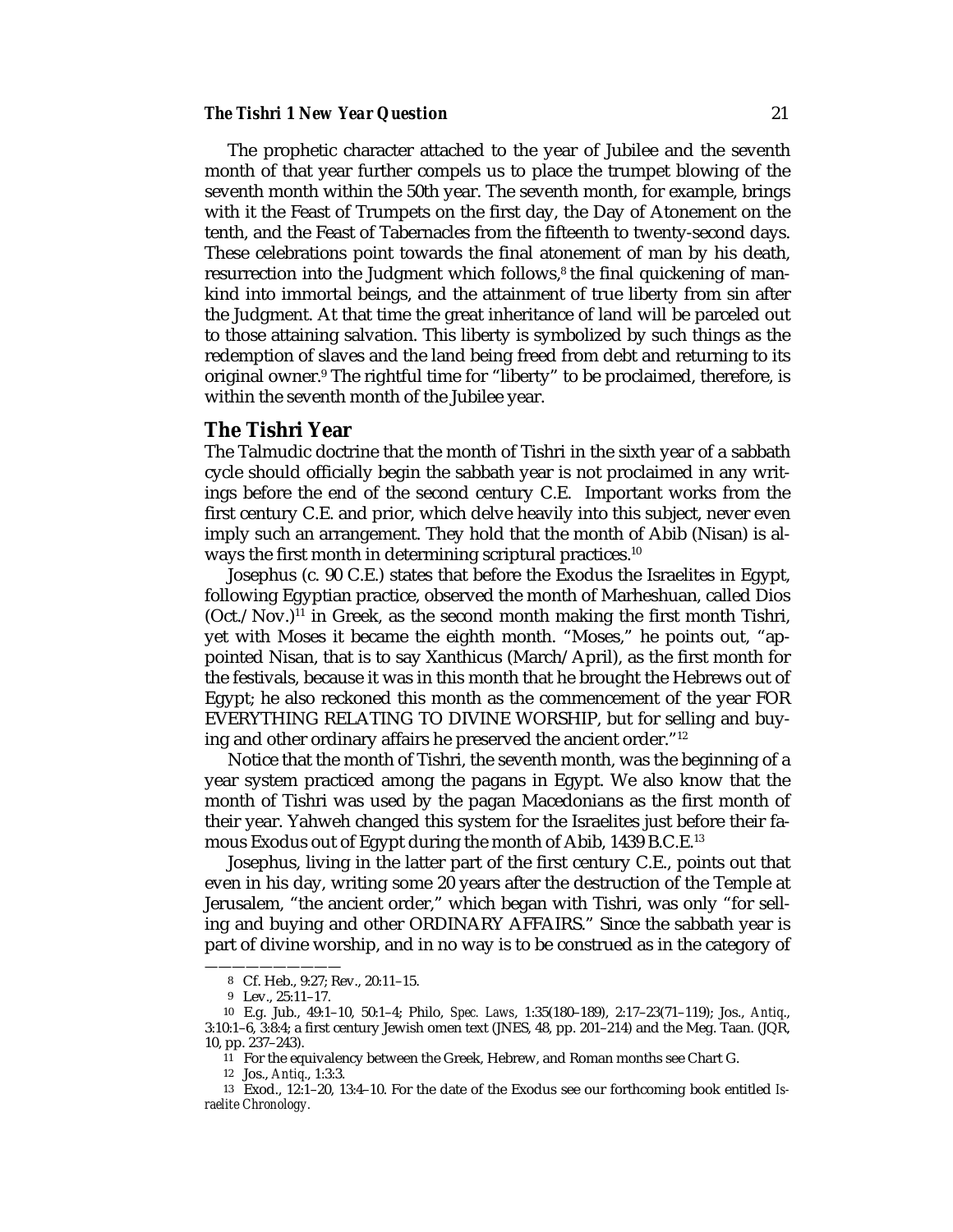"ordinary affairs," Josephus is here understood to mean that the sacred year was required to begin with the month of Nisan (Abib), roughly our April. His comment also reveals the seed for the later view of the Talmudic Jews, the transition from the system used for "ordinary affairs" to things of "divine worship" being but a short step.

Philo (c. 40 C.E.) indicates the same thing as Josephus. He writes that the year began in the spring and that Moses "proclaimed a rest for the land and made the husbandman stay his work  $\delta v'$  (di; after completing) six years."<sup>14</sup> He does not say "from the latter part of the sixth year" but "after completing six years."

From the First Revolt (66–70 C.E.) against Rome, continuing through the Bar Kochba revolt (133–135 C.E.), the records show that the Jewish year was still reckoned from Nisan and not Tishri.<sup>15</sup> As we shall later see, the sabbath year was still determined in this period by this same Nisan method.16

The first time that we notice the reckoning of a sabbath year as officially beginning with the month of Tishri in the year prior to the seventh year is from a passage in the Mishnah (about 200 C.E.):

> There are four 'New Year' days: on the first of Nisan is the New Year for kings and feasts; on the first of Elul is the New Year for the Tithe of cattle (Rabbi Eleazar and Rabbi Simeon say: the first of Tishri); on the first of Tishri is the New Year for [the reckoning of] the years [of foreign eras], the Years of Release and Jubilee years, for the planting [of trees] and for vegetables; and the first of Shebat is the New Year for [fruit-]trees (so the School of Shammai; and the School of Hillel say: on the 15th thereof).<sup>17</sup>

This claim of four New Year days in one year is not substantiated in Scriptures, which proclaims only one New Year's day, the first of Abib (Nisan).18 It is also important to notice that even in the Mishnah the first of Nisan was the New Year for "(Israelite) kings and feasts." Tishri was used for "the years (of foreign eras)."19 There can be little doubt that the foreign era referred to means the Macedonian Seleucid era, which began its year with Hyperberetaeus (Sept./Oct.). Yet it was an era used by foreign peoples, not an early Israelite (i.e. from the time of Moses) or scriptural calendar system.

An important Talmudic work called Abodah Zarah confirms that the beginning month for the year had indeed been changed and that it now differed from the days when the Jews had their own kings. While commenting upon the issues presented by the above passage from the Mishnah, it states:

> The one refers to Jewish kings, the other to kings of other nations—the year of other nations' kings being

<sup>14</sup> Philo, *Spec. Laws*, l:35, par. 180ff, 2:21, par. 104.

<sup>15</sup> IEJ, 21, pp. 40f and n. 11.

<sup>16</sup> See Chaps. XXVI–XXIX.

<sup>17</sup> R.Sh., 1:1.

<sup>18</sup> Exod., 12:1–19, 13:4, 23:15, 34:18; Deut., 15:1.

<sup>19</sup> Danby, *Mishnah*, p. 188, n. 7; cf. Gitt., 8:5.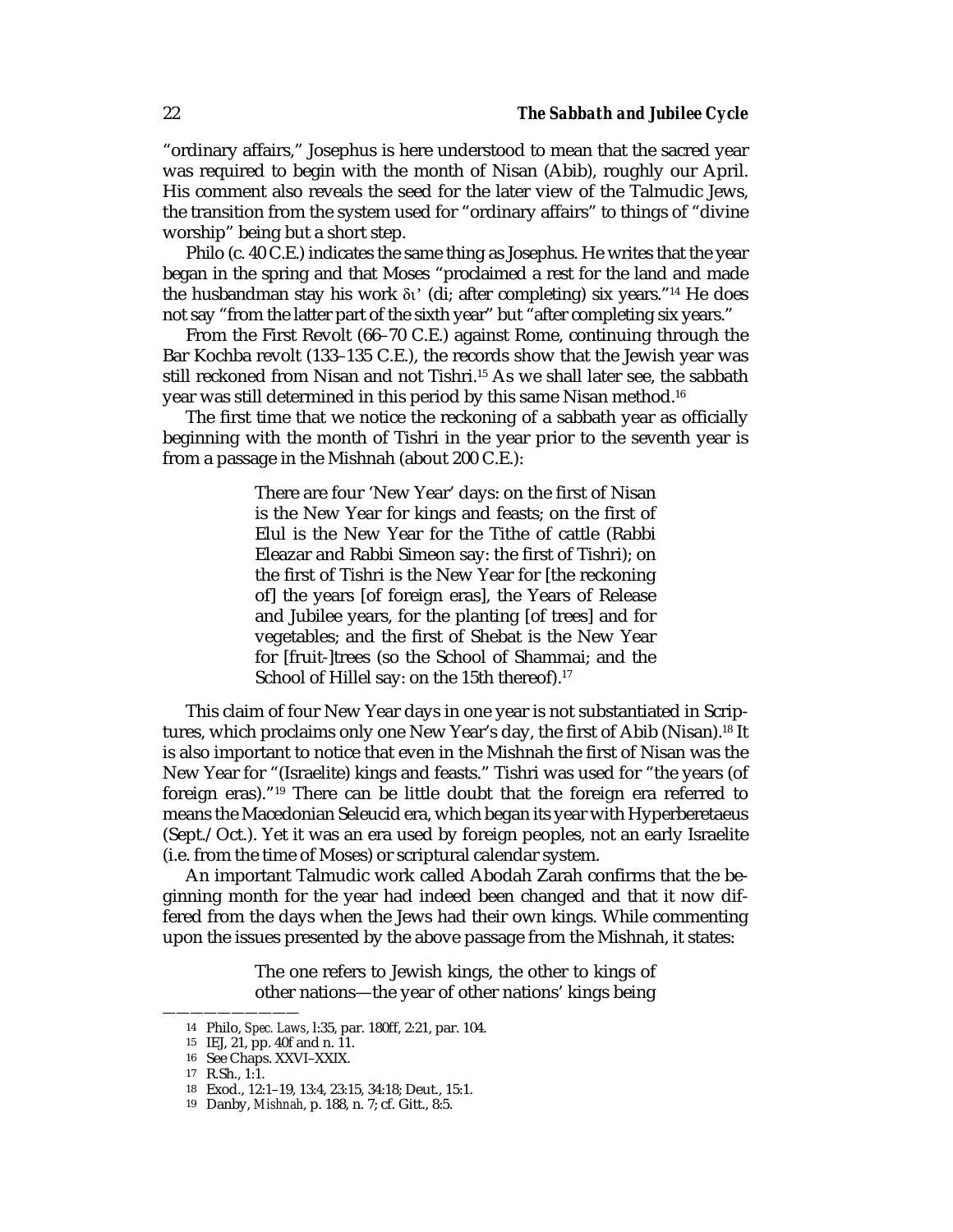counted from Tishri, and of Jewish kings from Nisan. Now, IN THE PRESENT TIME we count the years from Tishri; were we then to say that our Era is connected with the Exodus it is surely from Nisan that we ought to count. Does this not prove that our reckoning is based on the reign of the Greek kings (and not the Exodus)? That indeed proves it.20

# **The Transition to the Tishri Year**

The New Year date of Tishri 1 for the sabbath year is an offshoot of late Talmudic interpretation. As has been previously noted, the Scriptures never claim that the seventh month began a regular sabbath year. The deduction that Tishri began a Jubilee year was itself a misreading of Leviticus, 25:8–13. The rabbis of the post-Bar Kochba period, in an effort to "build a fence around the Law,"21 merely extended their misreading of Leviticus 25:8–13, which dealt only with the year of Jubilee, to the regular sabbath year.

Nowhere is the superimposition of a Tishri year by the Jews of the post-Bar Kochba period (after 135 C.E.) more self-evident than when we compare Deuteronomy, 31:10–13, with Josephus (*Antiq*., 4:8:12) and the Mishnah (Sotah, 7:8). Deuteronomy commands that, "בקץ" (in the last part)<sup>22</sup> of the seven years," there would be a public reading of the Torah, "in the appointed time of the year of the shemitah (sabbath year),<sup>23</sup> in the feast of Tabernacles (i.e. in the seventh month)." Josephus (late first century C.E.) proves that this was still the understanding in his time. The Sotah (200 C.E.), meanwhile, contradicts it, making this public reading occur at the beginning of the eighth year.

Further, there is no record of Tishri as the official beginning of the sabbath year until some 65 years after the Bar Kochba revolt. Earlier records make no such claim. As a result, there is no justification for assuming that it was common practice before the post-Bar Kochba period.

There can be little doubt that part of this transition from an Abib (spring) to a Tishri (fall) New Year date was influenced by the dominance of foreigners and pagans in Jerusalem and Judaea after the overthrow of the Bar Kochba revolt, and the decrees and ordinances established by Hadrian thereafter. These foreigners utilized the Macedonian version of the Seleucid era, which began the year in Hyperberetaeus (Sept./Oct.; Tishri). The Seder Olam, for example, states, "And in the Exile they write in documents according to the reckoning of the Greeks (i.e. Seleucid Era)."24 After the rabbis had determined that the sabbath year should begin with Tishri, it was an easy step to determine every year as starting from this same point.

A further indication that the sabbath and Jubilee years, up until the Bar Kochba revolt, continued among the Judaeans to begin with the month of Abib (Nisan) can be drawn from these facts. It is inconceivable, for example, that the Jews of the late sixth century B.C.E., having left their Babylonian exile

<sup>——————————</sup> 20 B. A.Zar., 10a.

<sup>21</sup> Ab., 1:1–5, e.g., 3:1–4.

<sup>22</sup> HEL, p. 234, ≈qm, "*from the end*" or "*at the end*," meaning *in the last part* of something.

<sup>23</sup> That the shemitah is the sabbath year see below Chap. XI, p. 159, ns. 2, 3.

<sup>24</sup> S.O., 30.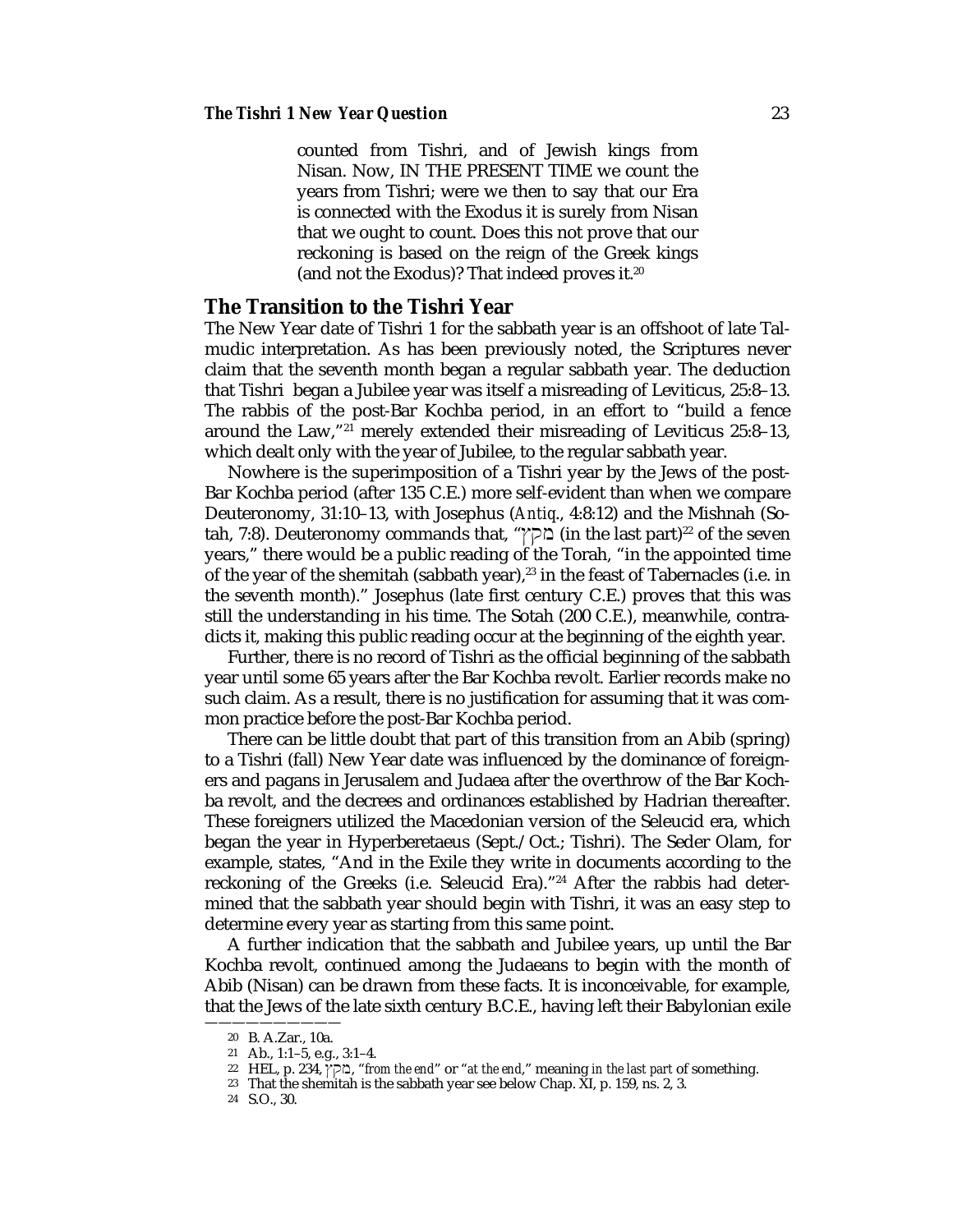in 538 B.C.E. to resettle Judaea, would not have known the correct way of observing scriptural years. Several sabbath years and a Jubilee year transpired during this exile and those faithful Yahwehists who returned to Judaea, such as the high priest Yahushua (Joshua), the son of the high priest Yahuzadaq (Jozadak), would certainly have continued to count them. Also, many who lived in Judah before the destruction of the first Temple and their exile into Babylonia in 587 B.C.E. were still alive. One noted example was the prophet Daniel.25 When a portion of the Jews returned from their Babylonian captivity in 538 B.C.E., this older generation was available for guidance.

In the mid-fifth century B.C.E., the knowledge and timing of the sabbath and Jubilee years would still be known. It was during this period that the scribe Ezra (author of the books of Chronicles and Ezra) and Nehemiah (of the book of Nehemiah fame) settled in Judaea. The devout prophets of Yahweh named Haggai and Zechariah, among others, also lived there. These men, well-versed in scriptural knowledge and inspired of Yahweh, would undoubtedly be aware of which years and seasons represented the sabbath and Jubilee years. In full support of this view, we know that the Jews who returned from their Babylonian captivity took a pledge to keep the sabbath year.26 That they continued to keep the sabbath year is verified in the records of Josephus, who points out that Alexander the Great (331 B.C.E.) permitted them to continue this practice, as did the Romans in the first century B.C.E.<sup>27</sup>

Interpretations with regard to the understanding of the laws of the Torah began to change when Antiochus Epiphanes tried to hellenize Judaea (169– 165 B.C.E.). At this time there arose a Jewish party called the Pharisees. They believed in a system of oral laws, based upon rabbinic traditions, that were later to be codified in the Mishnah. This sect was opposed by the older and more conservative party of the Sadducees, who held to a strict understanding of the Torah and gave no regard to oral tradition. In the reign of Hyrcanus (134/133–105/104 B.C.E.) the Pharisees had already gained great influence among the masses and, during the reign of Queen Alexandra (76/75–68/67 B.C.E.), they rose to power over Judaea.<sup>28</sup>

At the time of King Herod, 37–4 B.C.E., the legitimate line of Hasmonaean high priests was removed and in their place Herod set up "some insignificant persons who were merely of priestly descent."29 This degenerated priesthood, combined with the rise of the scribes as a religious power (who brought into being the Pharisee sect and the Talmudic traditions), soon perverted the sound doctrines originally practiced. Traditions and interpretations replaced the authority of Scriptures and from the time of Herod onwards the doctrine of "traditions" dominated Jewish life. These numerous traditions were condemned by Yahushua the messiah (whose name is often translated into English as "Jesus Christ") as actually being opposed to sound scriptural doctrine.<sup>30</sup> It was by these lower ranked, "insignificant" priests and the new

<sup>25</sup> Dan., 1:1–21, 5:1–31, 8:1, 9:1–2, 10:1; 2 Kings, 24:1–25:21; 2 Chron., 36:5–23; Ezra, 1:1–3:13.

<sup>26</sup> Neh., 10:31.

<sup>27</sup> Jos., *Antiq.*, 11:8:5–6, 14:10:5–6.

<sup>28</sup> Jos., *Antiq*., 13:10:5, 13:16:1–3, *Wars*, 1:5:2.

<sup>29</sup> Jos., *Antiq.*, 14:16:4, 20:10:5.

<sup>30</sup> E.g. Matt., 15:1–9; Mark, 7:1–13; Col., 2:8; 1 Pet., 1:18.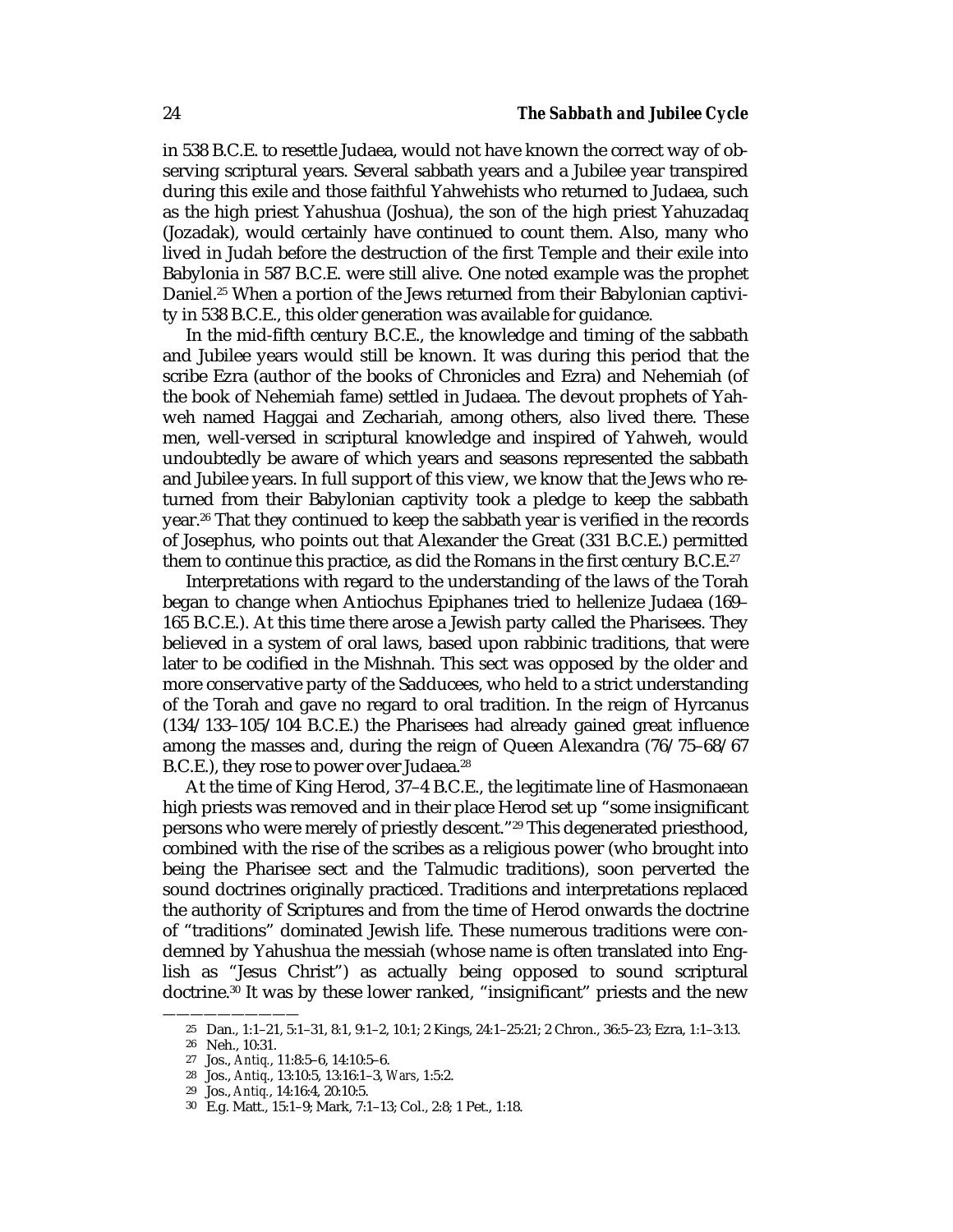### *The Tishri 1 New Year Question* 25

scribe class that Yahushua the messiah was wrongfully tried and executed.

Josephus refers to a Judaean high priest of the first century C.E., named Ananus, as "rash in his temper and unusually daring" and tells of his conspiracy to kill Jacob (James) the brother of the messiah, Yahushua.31 The servants of a subsequent priest named Ananias are called "utter rascals" who combined their operations with "the most reckless men." These men "would go to the threshing floors and take by force the tithes of the priests. Neither did they refrain from beating those who refused to give. The high priests were guilty of the same practices as their slaves, and no one could stop them."32

Out of this degenerated class of priests and the "tradition" believing rabbis and scribes there arose support for the Bar Kochba revolt. It was thought that Simeon Bar Kochba (Simeon ben Kosiba) would restore the rabbis to power in Judaea. Many of the rabbis, of course, did not believe in the messianic attributes of Bar Kochba, but they nevertheless supported the rebellion in his name as a political quest for freedom.

Wacholder and others speak of "the gradual shifting of the New Year from Nisan to Tishri, which has been formalized into our Rosh ha-Shanah."33 Yet their perception of this "gradual shifting," at least for the sabbath years, assumes that it occurred shortly after the return of the exiles in 538 B.C.E. In turn, this view leads them to interpret passages from the book of Maccabees, Josephus, and other early records as if the month of Tishri had long been the official beginning for the sabbath year. Many others go so far as to assume that the month of Tishri began every year, not just the sabbath year.

Contrary to this view, nothing in these records even suggests such an early change. Most likely, the alteration did not become official until long after the fall of Jerusalem in 70 C.E. Indeed, one cannot even find evidence that the Jewish sabbath year officially began with Tishri during the Bar Kochba revolt (133–135 C.E.). Not until the Mishnah (about 200 C.E.) do we find this interpretation, and historians admit that this late text does not prove ancient practice.34

The change in the beginning of the year could only start to occur after the degenerated priesthood had been put into place (in Herod's day) and after a substantial period of time had elapsed, when memories of the correct observances under a more honorable priesthood had died, had become grossly misunderstood, or were wrongly overturned by an ill-considered notion that the former leaders had been in error. Its growth would more properly have mushroomed after the First Revolt, while the Zealots and other extremists had come to power, yet not truly fashionable until after the Second Revolt, when the vision of Bar Kochba as a "messiah" had been crushed. Foreign domination of Jerusalem and Judaea after the Bar Kochba revolt necessitated contracts and other civil matters to be conducted with the Macedonian version of the Seleucid year (beginning in Tishri). This reality would certainly contribute to the movement towards a Tishri calendar.

There was also a problem created by a winter planting season in Judaea, which had need of harvesting in the spring and summer. It was much more

<sup>31</sup> Jos., *Antiq.*, 20:9:1.

<sup>32</sup> Jos., *Antiq.*, 20:9:1–2.

<sup>33</sup> HUCA, 44, p. 155.

<sup>34</sup> See CKIJ, p. 70; and OOGA, pp. 439, 454f; MNHK, p. 51.